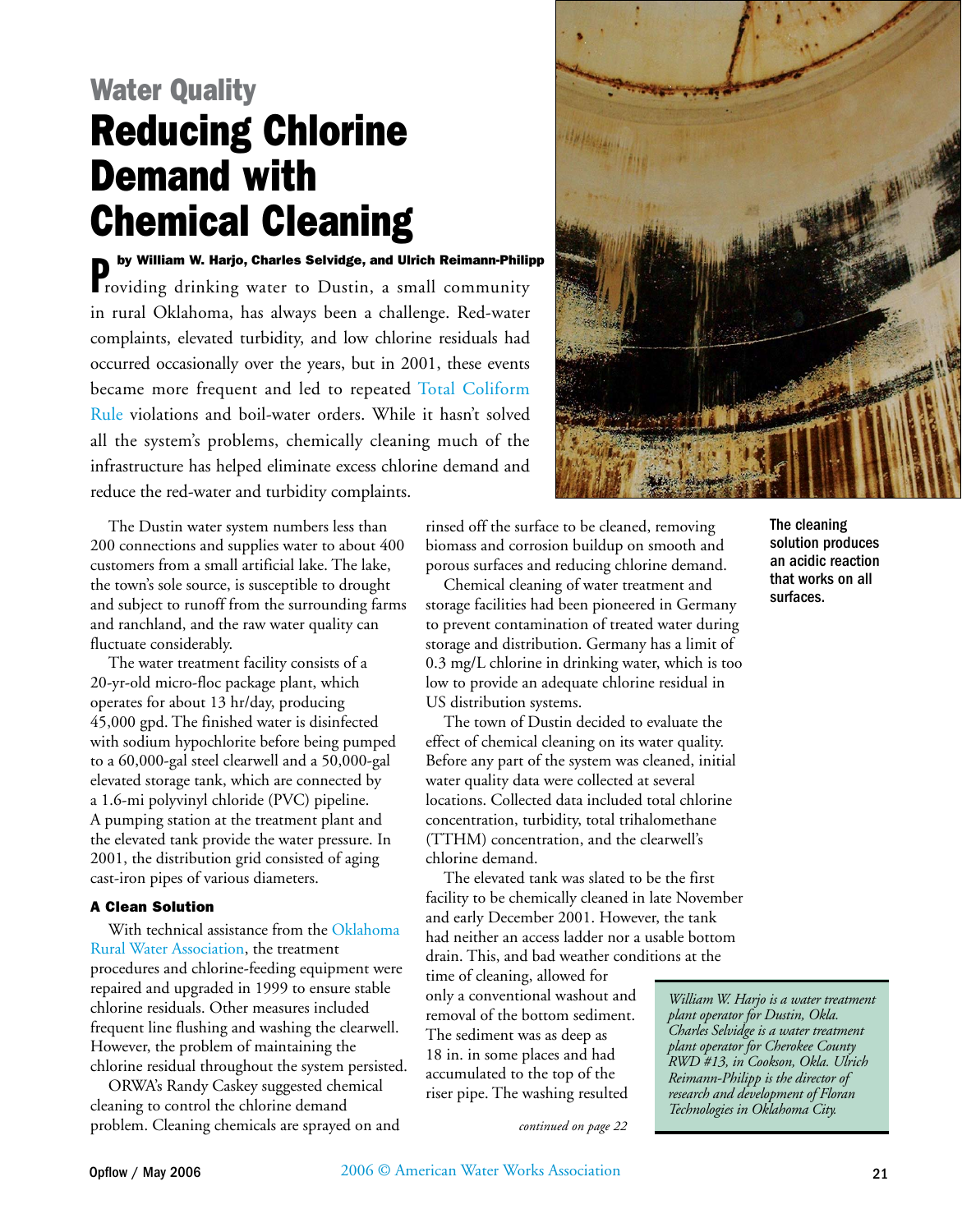## Cleaning (from page 21)

in a reduction of turbidity at the town hall tap from 1.0 ntu to below 0.5 ntu, but had little effect on chlorine residuals.

Chemical cleaning of the package treatment plant, the clearwell, and the first 1.2 mi of pipeline that served the town was completed within one day; during this time, the town's water supply came from the elevated tank. The first cleaning step was to drain and clean the plant. The cleaning solution was prepared by mixing the cleaner and activator components. The chemicals used are NSF-60 certified; the cleaner and activator combined produce an acidic reaction that works on all surfaces. The mixture is applied as a low-pressure mist using either an electrical pump and extendable spraying wand or hand-held sprayers.

Heavy surface deposits, built up over 15 years, covered the treatment unit. Some brushing was needed to support the chemical cleaning reaction. The treatment exposed the unit's epoxy coating and revealed paint that was generally in good condition, except for some small spots where the primer was exposed. After cleaning, the biodegradable solution was flushed out of the facility (the solution can also be recycled to the head of the treatment process at 1:500 dilution).

The clearwell contained minimal sediment — mainly filter sand. However, a black layer that was completely resistant to firehose flushing covered the basin walls. Chemical cleaning, without pressure washing or brushing, removed these deposits. After cleaning the clearwell, the treatment unit was started so it would produce enough water to fill the section of pipeline to be treated. In the clearwell, the line treatment solution containing 0.5 percent of the activator component was prepared and pumped into the isolated line section, where it was allowed to react for 3 hr. During this time, the plant produced enough water



The clearwell's basin walls were covered with a black layer that was completely resistant to flushing with a fire hose (inset top). Chemical cleaning removed these deposits, without pressure washing or brushing (inset bottom).

to partially refill the clearwell and supply the water for flushing.

## Residual Testing

After cleaning, the tank was filled and isolated overnight; chlorine measurements were then taken, which showed the clearwell's chlorine demand had been eliminated. Free chlorine residuals were ascertained at the beginning and end of the off-line period. As a comparison, a control sample collected from the tank at the beginning of the off-line period was kept in a clean glass jar for the same period. Before cleaning, the chlorine residual dropped by more than 90 percent while the water was in the clearwell overnight. After cleaning, only 16 percent of the chlorine residual was lost, the same amount lost in the control jar. With the clearwell chlorine demand eliminated, chlorine-feeding at the plant could be reduced from 4.3 mg/L to 3.6 mg/L.

The cleaning program also dramatically affected chlorine residuals throughout the distribution system. Samples from the treatment plant effluent, the clearwell sampling tap, the elevated tank riser-pipe tap, the town hall and school kitchen taps all showed higher chlorine residuals, despite reduced chlorine feeding at the plant. At the town hall tap, the chlorine residual had increased from 0.5 mg/L before cleaning to 1.2 mg/L after cleaning. At the school, the effect was even greater, with an increase in residual from 0.8 to 2.5 mg/L. The elevated tank supplies water to the town hall, while the school receives water primarily from the clearwell. Sampling showed that the elevated tank, which had been cleaned only by flushing, still had a significant chlorine demand.

In May 2002, the elevated tank was chemically cleaned. This resulted in further stabilization of the chlorine residuals throughout the system.